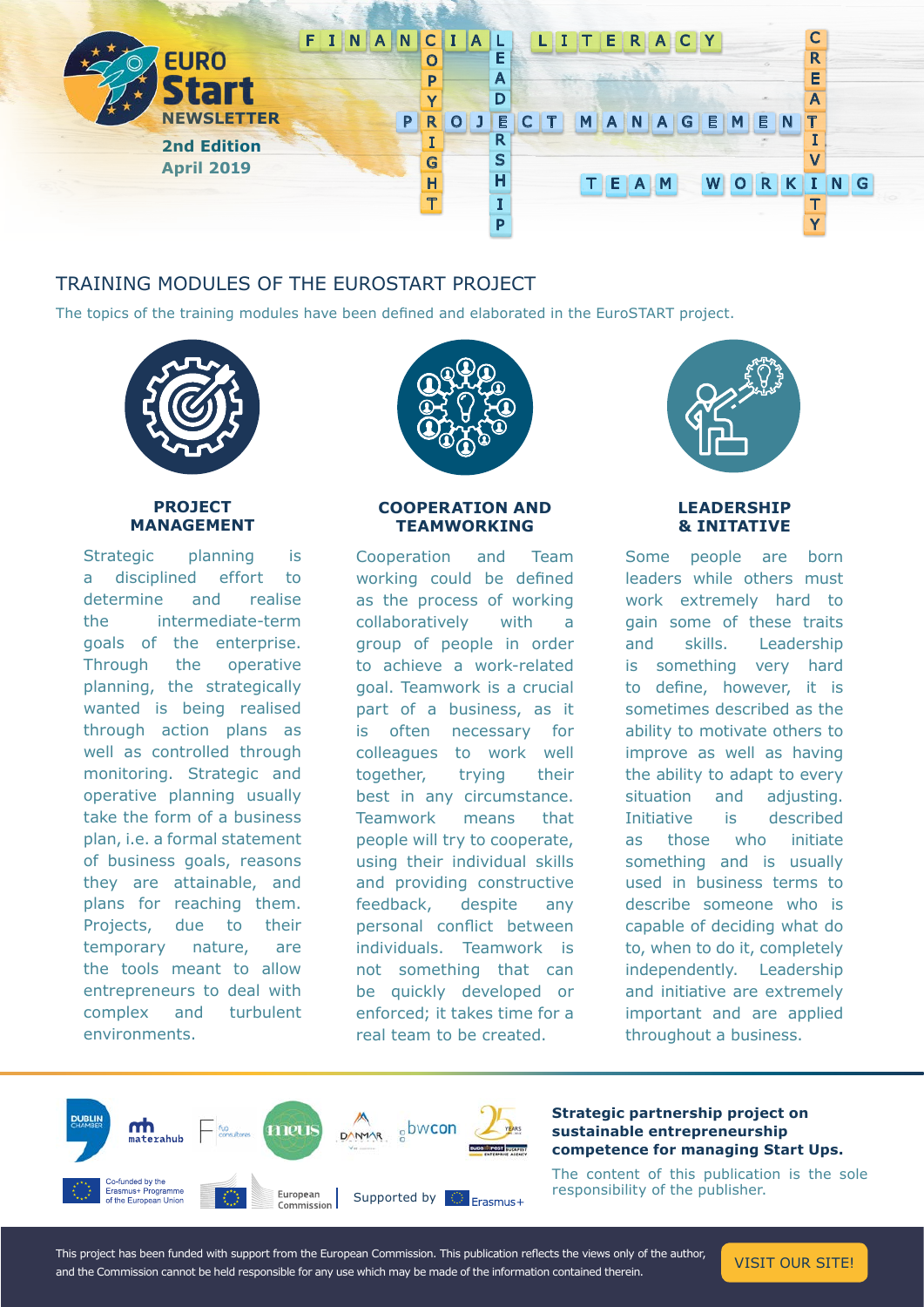

### **FINANCE AND ECONOMIC LITERACY**

Good financial management is critical to the success of any business. How efficiently a business is at sourcing funds at the lowest cost, controlling the company's cost of capital and speed of its cash conversion cycle will impact on firm's overall profitability. Financial management is one of the most important responsibilities of owners and business managers.



#### **IPR**

Intellectual property (or "IP") is a category of property that includes intangible creations of the human intellect, and primarily encompasses copyrights, patents, and trademarks, also including other types of rights, such as trade secrets, publicity rights, moral rights, and rights against unfair competition, artistic works like music and literature, as well as some discoveries, inventions, words, phrases, symbols, and designs. When IP is legally protected and there is demand for the IPprotected products and/or services in the marketplace, IP can become a valuable business asset.

## **CREATIVITY**

Creativity is the ability to develop new ideas and to discover new ways of looking at problems and opportunities. Stimulating creativity and exploring completely new and unknown before territories lead as result to increasing the productivity of the business. Creativity in entrepreneurship can also embody in new and useful solutions to business problems, creative business strategies, or creative changes in entrepreneurial process. Startups and small businesses rely on creative minds, not only to find creative solutions, but also to think ahead about potential problems that might arise.



This project has been funded with support from the European Commission. This publication reflects the views only of the author, This project has been runded with support from the European Commission. This publication reflects the views only of the author, [VISIT OUR SITE!](https://eurostart-project.eu/)